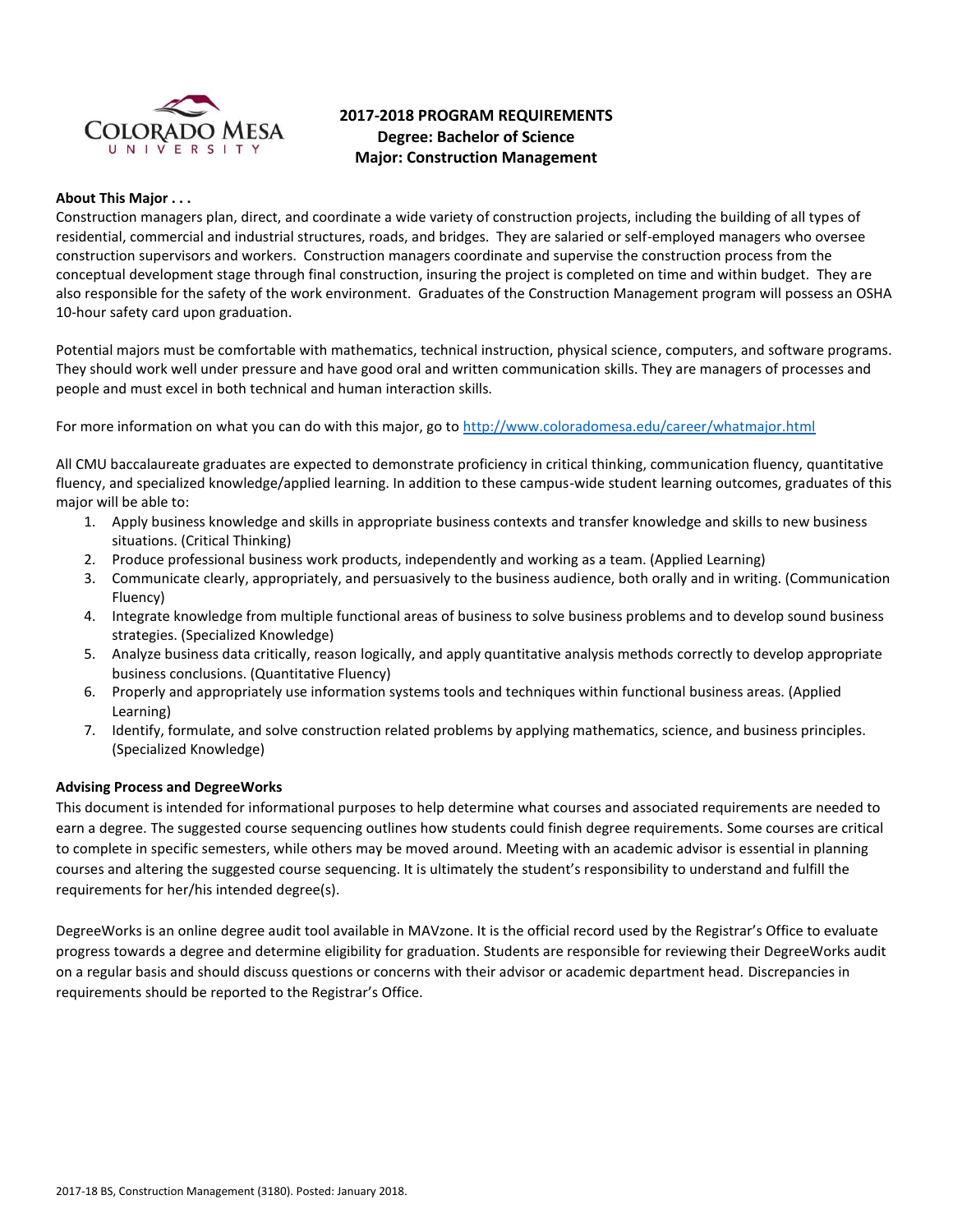# **Graduation Process**

Students must complete the following in the first two months of the semester prior to completing their degree requirements:

- Review their DegreeWorks audit and create a plan that outlines how unmet requirements will be met in the final semester.
- Meet with their advisor and modify their plan as needed. The advisor must approve the final plan.
- Submit the "Intent to Graduate" form to the Registrar's Office to officially declare the intended graduation date and commencement ceremony plans.
- Register for all needed courses and complete all requirements for each degree sought.

Submission deadlines and commencement details can be found at [http://www.coloradomesa.edu/registrar/graduation.html.](http://www.coloradomesa.edu/registrar/graduation.html)

If a student's petition for graduation is denied, it will be her/his responsibility to consult the Registrar's Office regarding next steps.

# **INSTITUTIONAL DEGREE REQUIREMENTS**

The following institutional degree requirements apply to all CMU baccalaureate degrees. Specific programs may have different requirements that must be met in addition to institutional requirements.

- 120 semester hours minimum.
- Students must complete a minimum of 30 of the last 60 hours of credit at CMU, with at least 15 semester hours in major discipline courses numbered 300 or higher.
- 40 upper-division credits (an alternative credit limit applies to the Bachelor of Applied Science degree).
- 2.00 cumulative GPA or higher in all CMU coursework.
- A course may only be used to fulfill one requirement for each degree/certificate.
- No more than six semester hours of independent study courses can be used toward the degree.
- Non-traditional credit, such as advanced placement, credit by examination, credit for prior learning, cooperative education and internships, cannot exceed 30 semester credit hours for a baccalaureate degree; A maximum of 15 of the 30 credits may be for cooperative education, internships, and practica.
- Pre-collegiate courses (usually numbered below 100) cannot be used for graduation.
- Capstone exit assessment/projects (e.g., Major Field Achievement Test) requirements are identified under Program-Specific Degree Requirements.
- The Catalog Year determines which program sheet and degree requirements a student must fulfill in order to graduate. Visit with your advisor or academic department to determine which catalog year and program requirements you should follow.
- See "Requirements for Undergraduate Degrees and Certificates" in the catalog for a complete list of graduation requirements.

# **PROGRAM-SPECIFIC DEGREE REQUIREMENTS**

"C" or higher in coursework toward the major content area.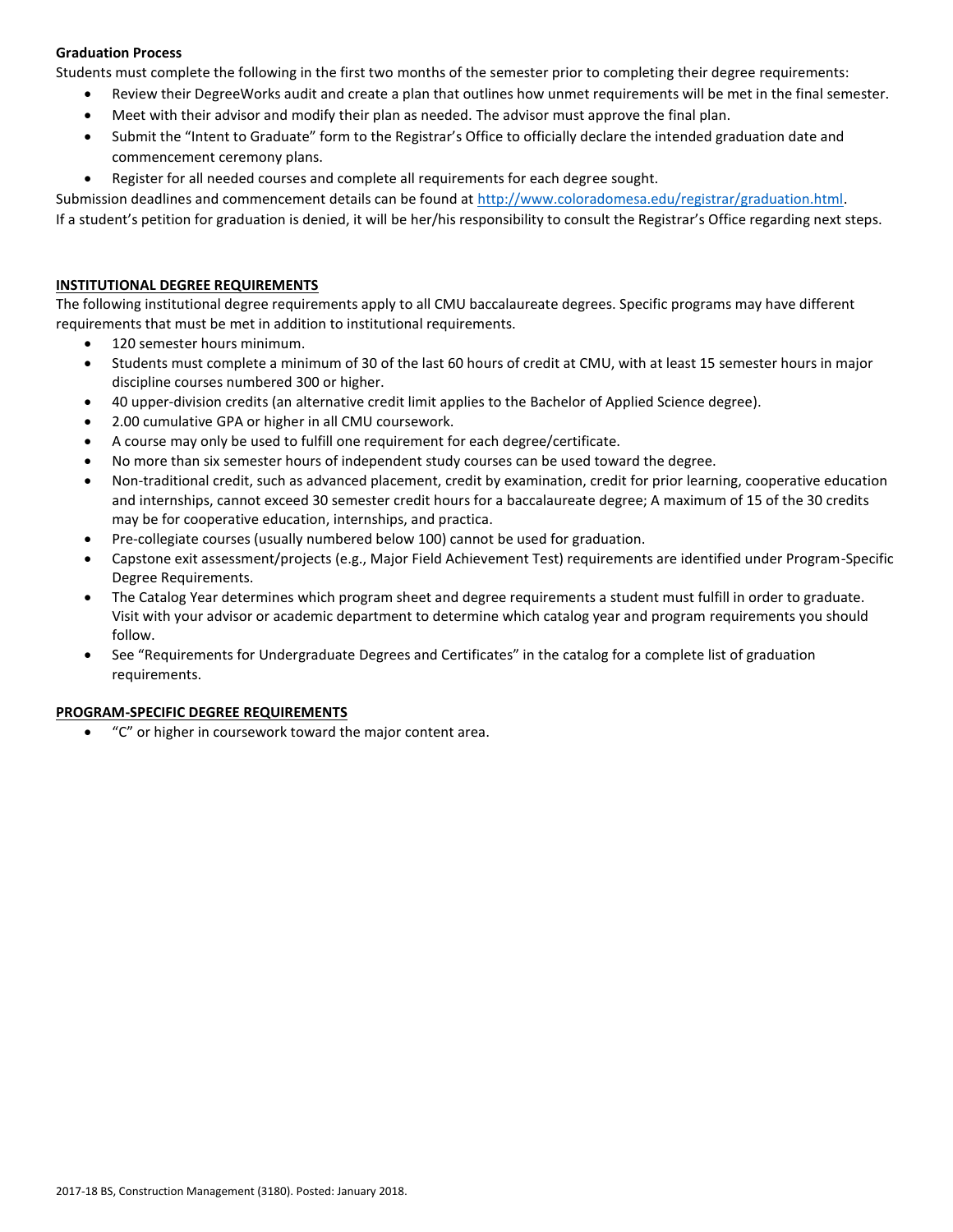# **ESSENTIAL LEARNING REQUIREMENTS** (31 semester hours)

See the current catalog for a list of courses that fulfill the requirements below. If a course is an Essential Learning option and a requirement for your major, you must use it to fulfill the major requirement and make a different selection for the Essential Learning requirement.

**English** (6 semester hours, must receive a grade of "C" or better and must be completed by the time the student has 60 semester hours.)

- $\Box$  ENGL 111 English Composition (3)
- $\Box$  ENGL 112 English Composition (3)

**Mathematics** (3 semester hours, must receive a grade of "C" or better, must be completed by the time the student has 60 semester hours.)

 MATH 113 -College Algebra (4\*) or higher \*3 credits apply to the Essential Learning requirements and 1 credit applies to general elective credit.

### **Humanities** (3 semester hours)

 $\Box$  Select one Humanities course (3)

## **Social and Behavioral Sciences** (6 semester hours)

- $\square$  ECON 201 Principles of Macroeconomics (3)
- $\square$  ECON 202 Principles of Microeconomics (3)

## **Natural Sciences** (7 semester hours, one course must include a lab)

- $\Box$  PHYS 111 General Physics (4\*)
	- \*3 credits apply to Essential Learning requirements and 1 credit applies to general elective credit.
- $\Box$  PHYS 111L General Physics Laboratory (1)
- $\square$  Select one Natural Sciences course (3)

## **History** (3 semester hours)

 $\Box$  Select one History course (3)

# **Fine Arts** (3 semester hours)

 $\Box$  Select one Fine Arts course (3)

### **OTHER LOWER-DIVISION REQUIREMENTS**

### **Wellness Requirement** (2 semester hours)

- $\Box$  KINE 100 Health and Wellness (1)
- $\Box$  Select one Activity course (1)

# **Essential Learning Capstone** (4 semester hours)

Essential Learning Capstone must be taken after completion of the Essential Learning English and Mathematics requirements, and when a student has earned between 45 and 75 hours.

- ESSL 290 Maverick Milestone (3)
- $\square$  ESSL 200 Essential Speech (1)

### **FOUNDATION COURSES** (27 semester hours)

- $\Box$  ACCT 201 Principles of Financial Accounting (3)
- $\Box$  STAT 200 Probability and Statistics (3)
- $\Box$  MATH 130 Trigonometry (3)
- CONC 101 Construction Safety and Regulations (3)
- $\Box$  CONC 116 Building Materials (3)
- $\Box$  CONC 161 Building Mechanical and Electrical (3)
- $\Box$  CONC 208 Construction Equipment (3)
- $\Box$  CONC 218 Surveying (3)
- CONC 228 Estimating and Cost Control (3)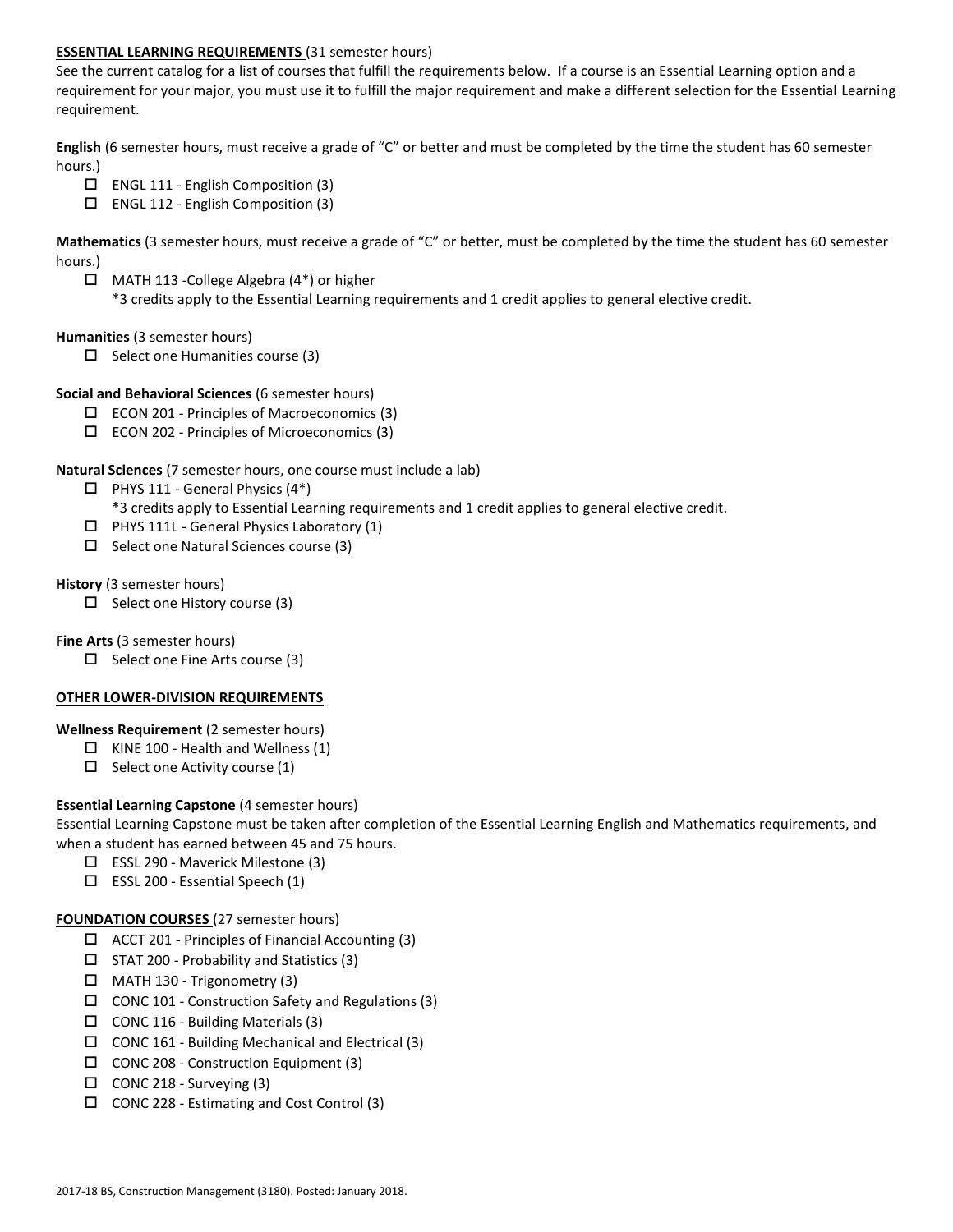### **BS, CONSTRUCTION MANAGEMENT REQUIREMENTS** (45 semester hours, must earn a "C" or better in each course)

**Core Courses** (12 semester hours)

- $\Box$  BUGB 349 Legal Environment of Business (3)
- FINA 301 Managerial Finance (3)
- $\Box$  HRMA 371 Human Resource Management (3)
- CONM 234 Graphic Communications for Construction Management (3)

# **Concentration Courses** (30 semester hours)

- CONM 181 Principles of Construction Management (3)
- $\Box$  CONM 316 Construction Materials and Methods (3)
- CONM 340 Advanced Construction Estimating and Bidding (3)
- $\Box$  CONM 361 Advanced MEP Systems (3)
- CONM 362 Structural Analysis-Statics/Materials Strength (3)
- CONM 370 Managing Safety and the Regulatory Environment (3)
- CONM 380 Construction Project Management (3)
- CONM 462 Soil and Foundation Construction (3)
- $\Box$  CONM 472 Construction Planning and Scheduling (3)
- CONM 475 Construction Company and Financial Management (3)

# **Restricted Elective** (3 semester hours)

Select one of the following courses:

CONM 485 - Construction Management Issues (3)

CONM 495 - Independent Study (3)

CONM 499 - Internship (3)

\_\_\_\_\_\_\_\_\_\_\_\_\_\_\_\_\_\_\_\_\_\_\_\_\_\_\_\_\_\_\_\_\_\_\_\_\_\_\_\_\_\_\_\_\_\_\_\_\_\_\_\_\_\_\_\_\_\_\_\_

**GENERAL ELECTIVES** (All college level courses appearing on your final transcript, not listed above that will bring your total semester hours to 120 hours. 11 semester hours, 1 hour must be upper division)